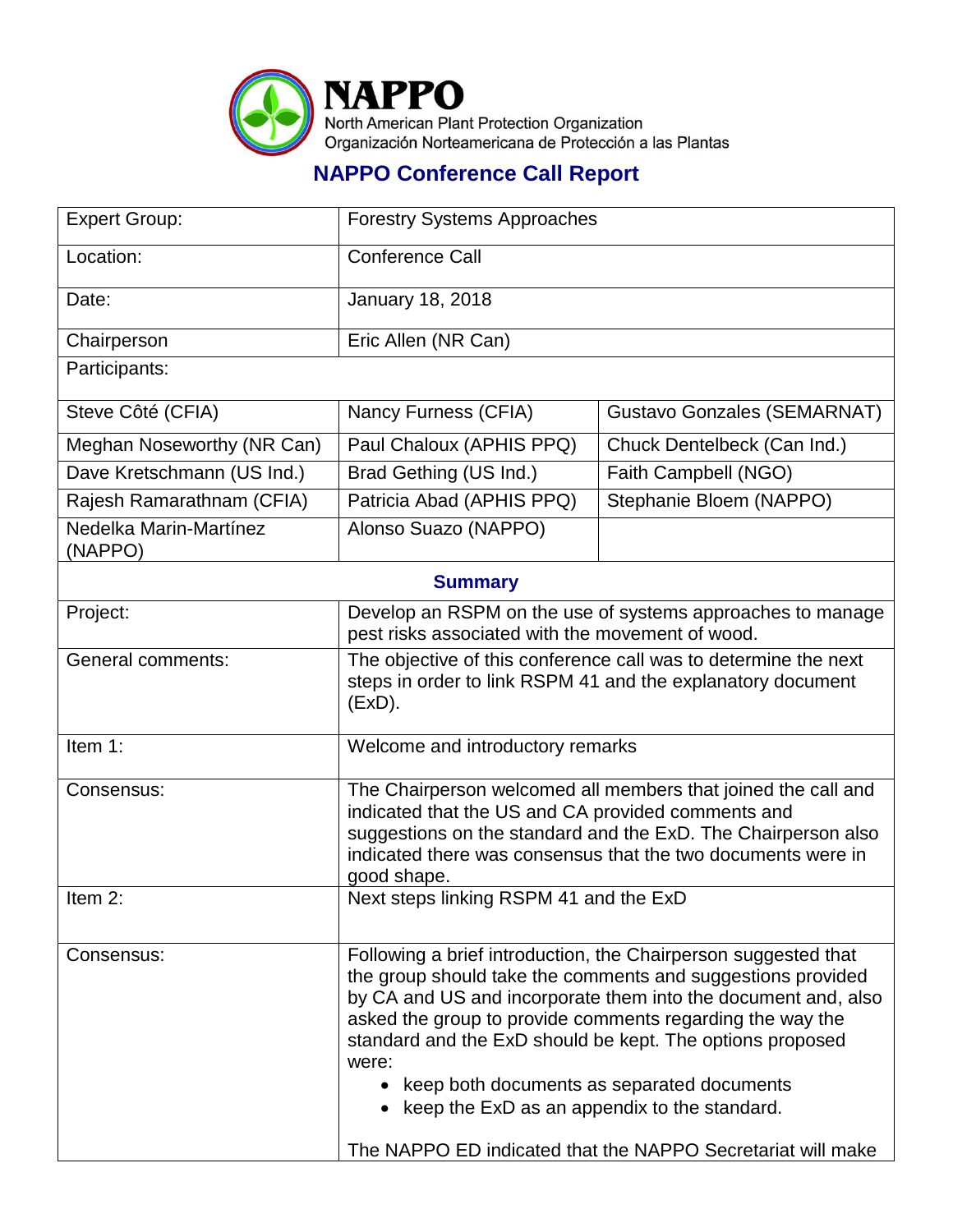| <b>Next Steps</b> |                                                                                                                                                                                                                                                                                                                                                                                                                                                                                                                                                                                                                                                                                                                                                                                                                                                                                        |  |  |
|-------------------|----------------------------------------------------------------------------------------------------------------------------------------------------------------------------------------------------------------------------------------------------------------------------------------------------------------------------------------------------------------------------------------------------------------------------------------------------------------------------------------------------------------------------------------------------------------------------------------------------------------------------------------------------------------------------------------------------------------------------------------------------------------------------------------------------------------------------------------------------------------------------------------|--|--|
|                   | Group's comments - country consultation:<br>• The Chairperson asked the group about how to proceed<br>with country consultation and indicated that country<br>consultation will provide a good opportunity for scientific<br>consultation. He also indicated that guidance from the<br>EC will be needed to proceed with country consultation.<br>• An AMC member indicated that it will be discussed with<br>the EC in the next AMC / EC meeting in February.<br>• Both documents should go for country consultation, if<br>needed.                                                                                                                                                                                                                                                                                                                                                   |  |  |
|                   | The NAPPO ED indicated that NAPPO will develop terms of<br>reference for the use of explanatory documents with a standard.<br>The ED also indicated that the IPPC has documents available<br>that could be used as a reference to develop the NAPPO terms<br>of reference for explanatory documents.                                                                                                                                                                                                                                                                                                                                                                                                                                                                                                                                                                                   |  |  |
|                   | <b>General consensus:</b> Keep documents separated and have a<br>way to link them to the main document (the standard). The<br>Chairperson also indicated that the group should make a<br>recommendation to the AMC and EC. AMC members indicated<br>they will bring this issue to the EC.                                                                                                                                                                                                                                                                                                                                                                                                                                                                                                                                                                                              |  |  |
|                   | An AMC member noted that<br>using explanatory documents with a standard is a new<br>concept for NAPPO<br>NAPPO should develop specific policies to use ExDs with<br>$\bullet$<br>standards<br>a link to the ExD should be provided in the standard and,<br>the EC should be consulted whether the revised<br>documents should go for country consultation.<br>Group's comments - Appendix or separate documents<br>One EG member indicated that the ExD should not be an<br>$\bullet$<br>Annex.<br>There are other NAPPO standards with Appendices but<br>for the most part, they are fairly succinct (i.e. RSPM 16).<br>It would look awkward to have a long appendix with a<br>short standard.<br>• The EG member from MX expressed strong support to<br>have both documents separated.<br>All industry representatives were in support to have<br>$\bullet$<br>separated documents. |  |  |
|                   | an effort to link the documents in the NAPPO webpage, if the<br>final decision is to keep the documents separated.                                                                                                                                                                                                                                                                                                                                                                                                                                                                                                                                                                                                                                                                                                                                                                     |  |  |